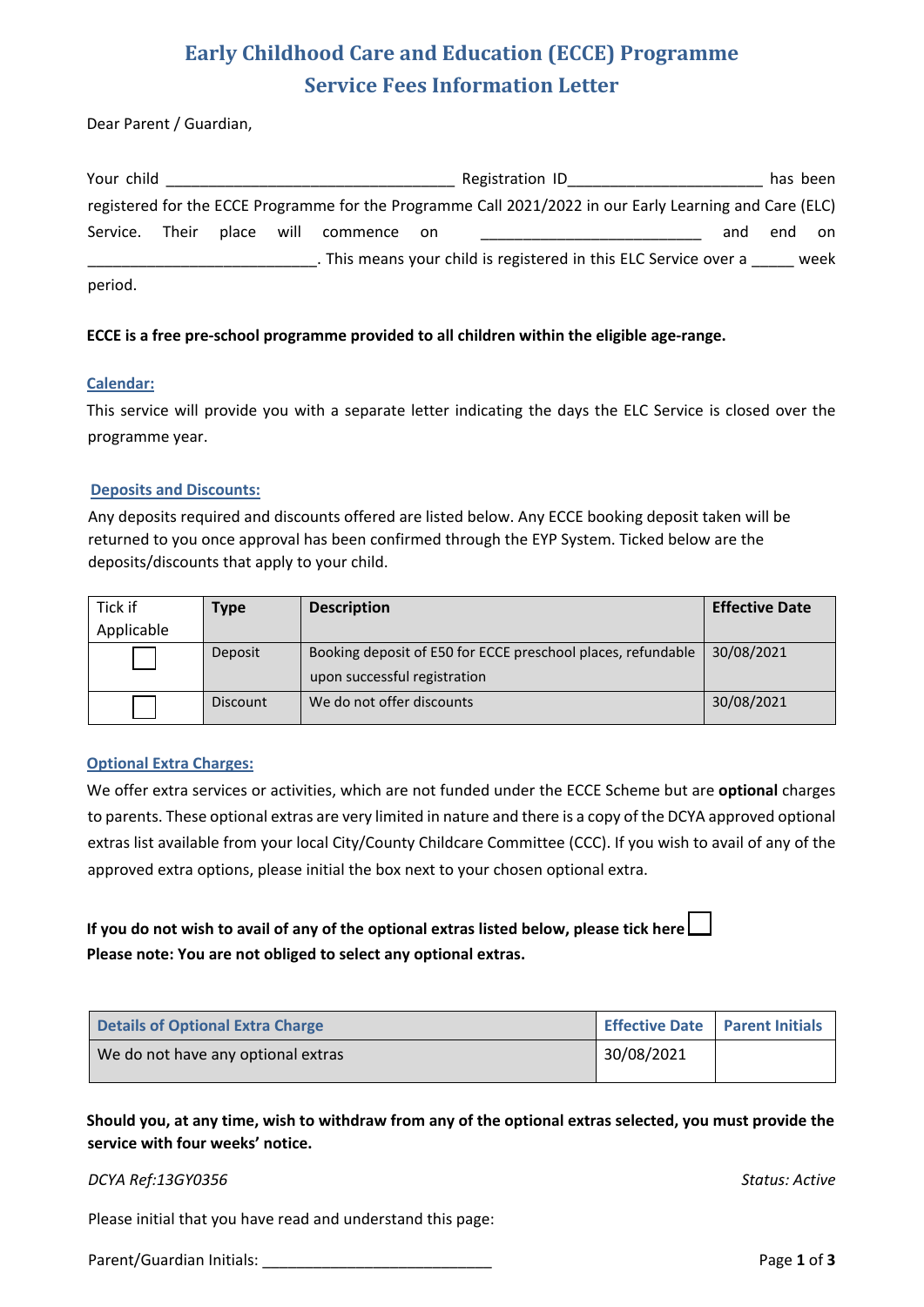# **Early Childhood Care and Education (ECCE) Programme Service Fees Information Letter**

### **Fees List:**

Our Fees List below outlines the session types that are available within our service and maximum weekly charge for them. The session type(s) that you have requested are ticked in the Fees list below. This service charges on a weekly  $\Box$ /monthly  $\Box$ basis. Your charge is identified in the final column and does not include any optional extras you have chosen from the above.

| <b>Session</b>   | <b>Session</b>     | <b>Session</b> | <b>Number</b>  | Fees including | <b>Fee</b>  | Your Weekly/   | <b>Effective</b> |
|------------------|--------------------|----------------|----------------|----------------|-------------|----------------|------------------|
| <b>Attending</b> | <b>Description</b> | <b>Type</b>    | of Days        | ECCE (3 free   | excluding   | <b>Monthly</b> | <b>Date</b>      |
|                  |                    |                |                | hours if 38    | <b>ECCE</b> | Charge (incl.  |                  |
|                  |                    |                |                | week/3.5 free  |             | discounts if   |                  |
|                  |                    |                |                | hours if 41    |             | applicable)    |                  |
|                  |                    |                |                | week service)  |             |                |                  |
|                  | Full Day Care x 2  | AM             | $\overline{2}$ | 64.20          | 90          |                | 04/10/2021       |
|                  | days               |                |                |                |             |                |                  |
|                  | Full day care x 3  | <b>AM</b>      | 3              | 96.30          | 135         |                | 04/10/2021       |
|                  | days               |                |                |                |             |                |                  |
|                  | Part Day Care      | <b>AM</b>      | 5              | 60.50          | 125         |                | 23/08/2021       |
|                  | Full Day Care x 5  | <b>AM</b>      | 5              | 133            | 197.50      |                | 04/10/2021       |
|                  | days               |                |                |                |             |                |                  |
|                  | ECCE 9am - 12pm    | <b>AM</b>      | 5              | $\mathbf 0$    | 64.50       |                | 04/10/2021       |

### **Leaving the Service/Transfers:**

Should you wish to leave this Service you must **give four weeks written notice** to the manager. Patterns of 'non-attendance' will be queried and may result in your ECCE place being cancelled. Please speak to the Service Manager if for any reason your attendance pattern is not as first registered.

### **Queries**

If you have any queries or wish to discuss any of the above, please contact the Service Manager.

### **Alternatively, you could address queries to your local City/County Childcare Committee.**

**A list of CCC contact details is available on** www.myccc.ie

Please read, sign and date two copies of this letter. Retain one copy and return one copy to the Service Manager. A signed copy must be kept on our files for verification purposes during funding compliance visits undertaken by Pobal, on behalf of the Department of Children & Youth Affairs (DCYA).

*DCYA Ref:13GY0356 Status: Active*

Please initial that you have read and understand this page:

Parent/Guardian Initials: **Parent/Guardian Initials: Page 2** of **3**